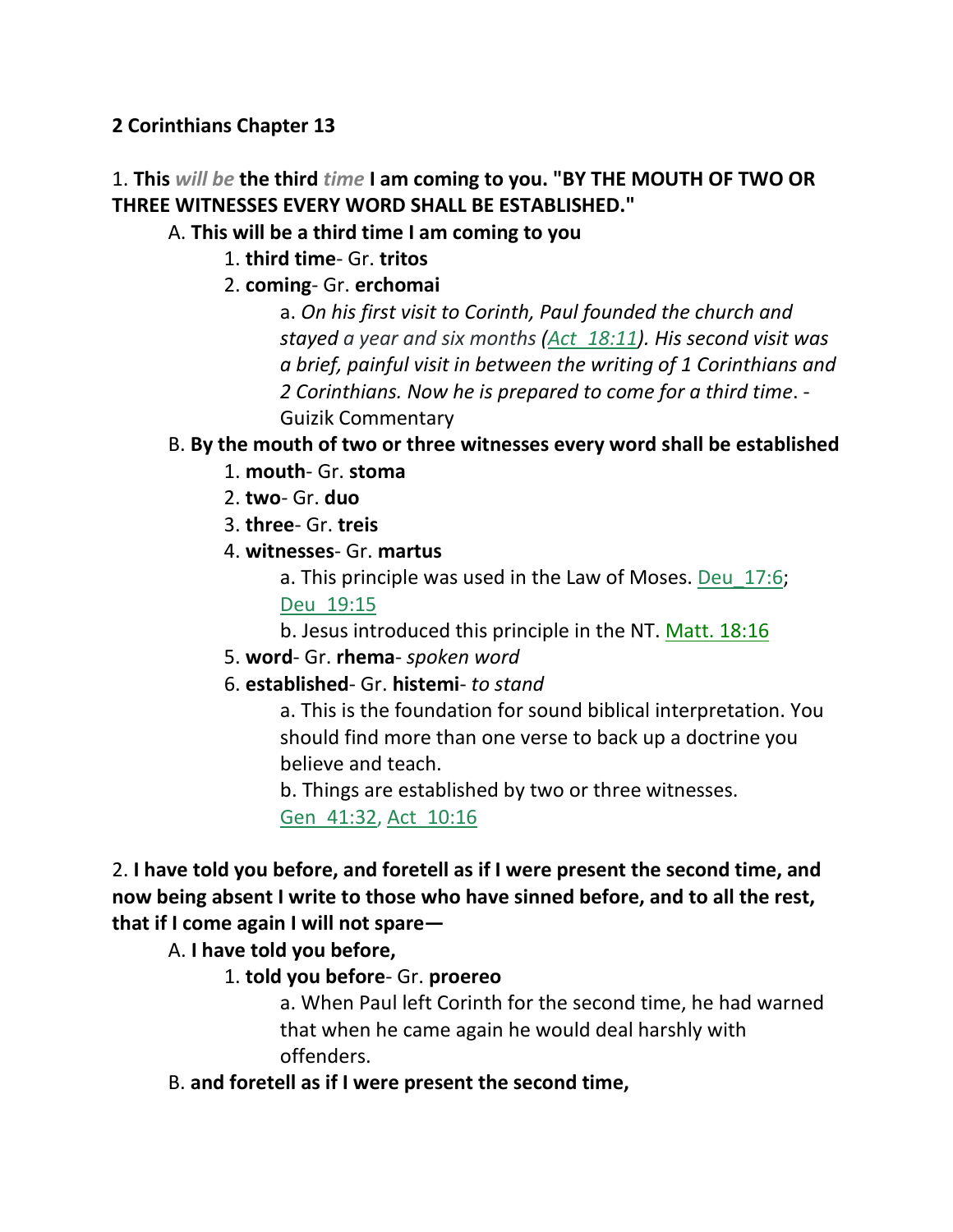- 1. **foretell** Gr. **prolego**
- 2. **present** Gr. **pareimi**
- 3. **second time** Gr. **deuteros**

a. *On his second visit, otherwise unrecorded, Paul had warned them he would deal severely with the offenders. Now although absent, he foretells them all that when he comes again he will not spare those who have been sinning.* -Believer's Bible **Commentary** 

### C. **and now being absent I write to those who have sinned before,**

1. **absent**- Gr. **apeimi**

a. At the time of his writing this letter Paul was in Ephesus.

- 2. **write** Gr. **grapho**
- 3. **sinned before** Gr. **proamartano**

### D. **and to all the rest,**

- 1. **all the rest** Gr. **pas loipoi**
	- a. These are new offenders.

### E. **that if I come again I will not spare**

- 1. **come again** Gr. **erchomai palin**
- 2. **spare** Gr. **pheidomai** *to spare, in respect of hard dealing*

a. This brings out a very important principle for leaders. Don't be overly quick in dealing with a problem the first time you see it or hear of it. If it is a true problem, it will crop up a second or third time and will have two to three witnesses of it. On the other hand, don't get into the other ditch of never dealing with a problem.

### 3. **since you seek a proof of Christ speaking in me, who is not weak toward you, but mighty in you.**

A. **since you seek a proof of Christ speaking in me,**

- 1. **seek** Gr. **zeteo**
- 2. **proof** Gr. **dokime**
- 3. **speaking** Gr. **laleo**

a. False teachers had convinced them that Paul was not sent from Christ. They wanted proof that Christ was speaking and moving through Him.

B. **who is not weak toward you,**

1. **who**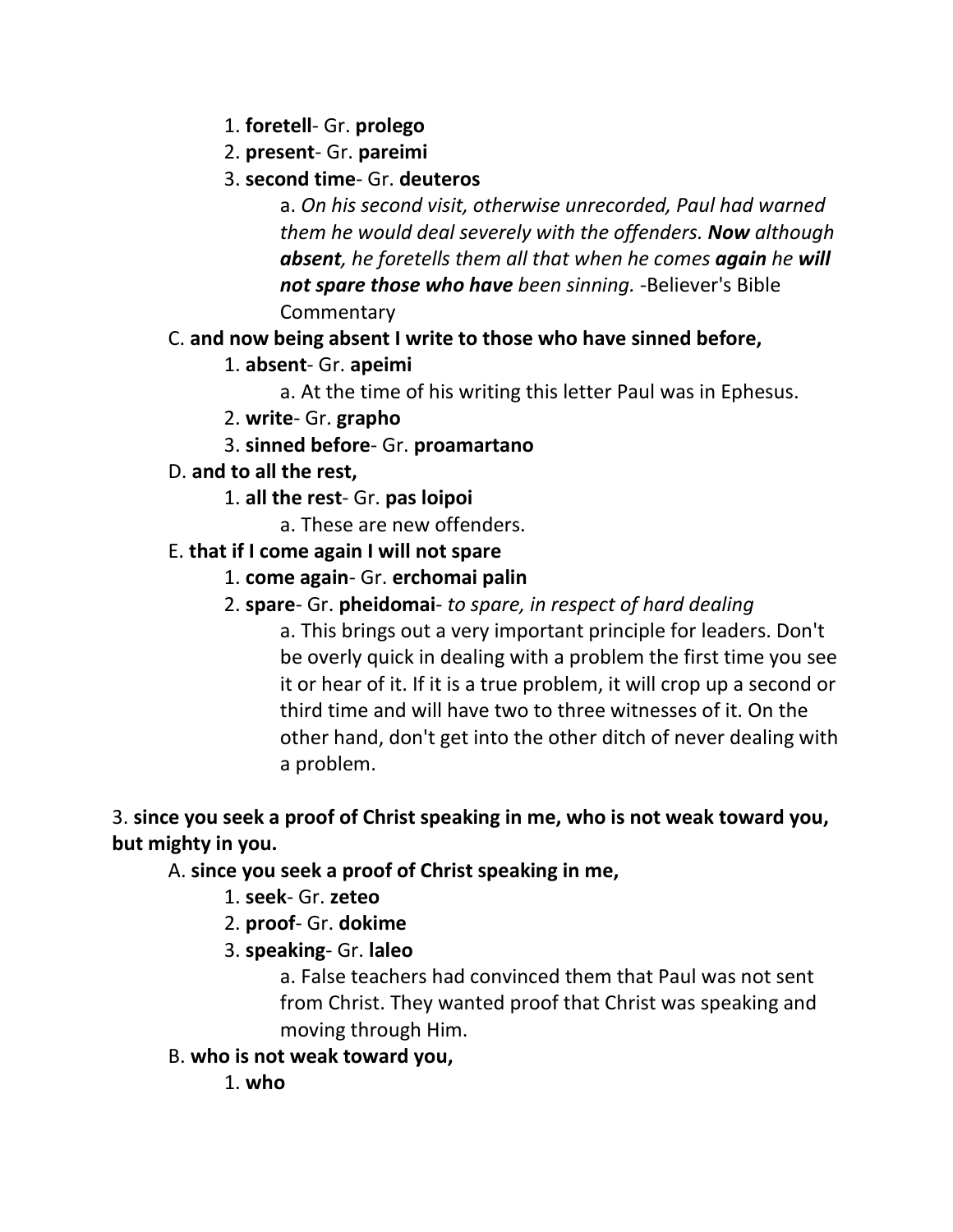a. This is Christ.

### 2. **weak**- Gr. **astheneo**

a. Some were saying that Paul seemed weak so he must have not been sent by Christ. Here Paul put the focus on Jesus who was powerful towards them. However, who ministered Jesus to them so that they believed and accepted Him into their lives? It was Paul! The power of Christ operating in them was proof that Christ was speaking and moving in and through Paul who had introduced them to Christ. 1Co 1:6

b. When people question your credentials, just point them to Jesus.

### C. **but mighty in you**

1. **mighty**- Gr. **dunateo**

a. Christ is mighty in us.

4. **For though He was crucified in weakness, yet He lives by the power of God. For we also are weak in Him, but we shall live with Him by the power of God toward you.** 

### A. **For though He was crucified in weakness,**

### 1. **crucified**- Gr. **stauroo**

a. This is the most painful and humiliating death possible.

### 2. **weakness**- Gr. **astheneia**

a. What appears as weakness sometimes is a display of great strength and wisdom.

b. By His strength of endurance Jesus endured the sufferings of the cross for us and in this wisdom provided salvation for all who would accept it.

c. On the cross Jesus looked completely weak. However, it was the greatest display of God's power and wisdom. The only thing that eclipsed it happened three days later in the resurrection of Jesus from the dead.

d. When Paul dealt with people, he did it in meekness, which some took for weakness. However, Paul's strength and exercise of power was in the spirit, not so much displayed in the natural. His weapons were not carnal but spiritual and mighty through God to the pulling down of strongholds.

B. **yet He lives by the power of God.**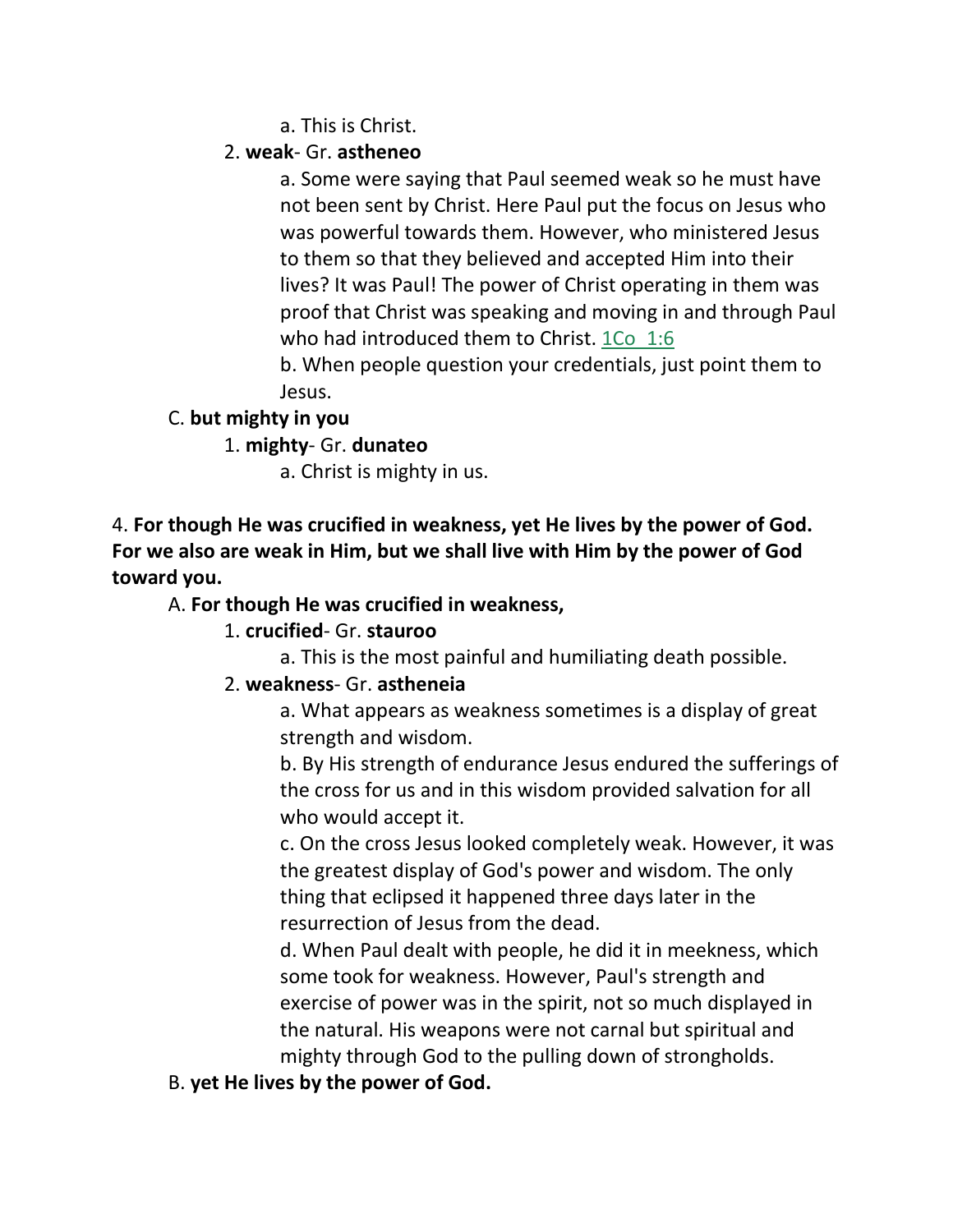1. **lives**- Gr. **zao**

### 2. **power**- Gr. **dunamis**

a. This is the resurrection power of God that raised Him from the dead. Eph. 1:19, Rom 1:4 This same power now resides in us and can be tapped into by faith.

### C. **For we also are weak in Him,**

### 1. **weak**- Gr. **astheneo**

a. This is in our natural selves. Apart from Christ we can do nothing. John 15:5

b. God has put his power into weak earthen vessels that the excellency of the power would be seen of Him and not from us. 1 Cor. 4:7

# D. **but we shall live with Him by the power of God toward you**

### 1. **live**- Gr. **zao**

a. We don't have spiritual life of ourselves. We have the life of God through vital union with Christ. He shares all He is and has with us. We live with Christ as He lives in His Father. Rom 6:8-

# 11

### 2. **power**- Gr. **dunamis**

a. Paul will deal with the Corinthians not by his own physical power but by God's spiritual power. These two don't look the same on the outside.

5. **Examine yourselves** *as to* **whether you are in the faith. Test yourselves. Do you not know yourselves, that Jesus Christ is in you?—unless indeed you are disqualified.** 

# A. **Examine yourselves as to whether you are in the faith.**

# 1. **Examine**- Gr. **peirazo** - *to test to find a failure*

a. This kind of testing is almost always reserved for the testing the enemy does. One time this Greek word is used in connection to Jesus testing one of His disciples. He wanted him to see the fault lines in his faith. John 6:6

# 2. **faith**- Gr. **pistis**

a. Paul is telling them to do a critical test to see if they fail in the area of their faith.

### B. **Test yourselves**

1. **test**- Gr. **dokimazo**- *to test in order to approve*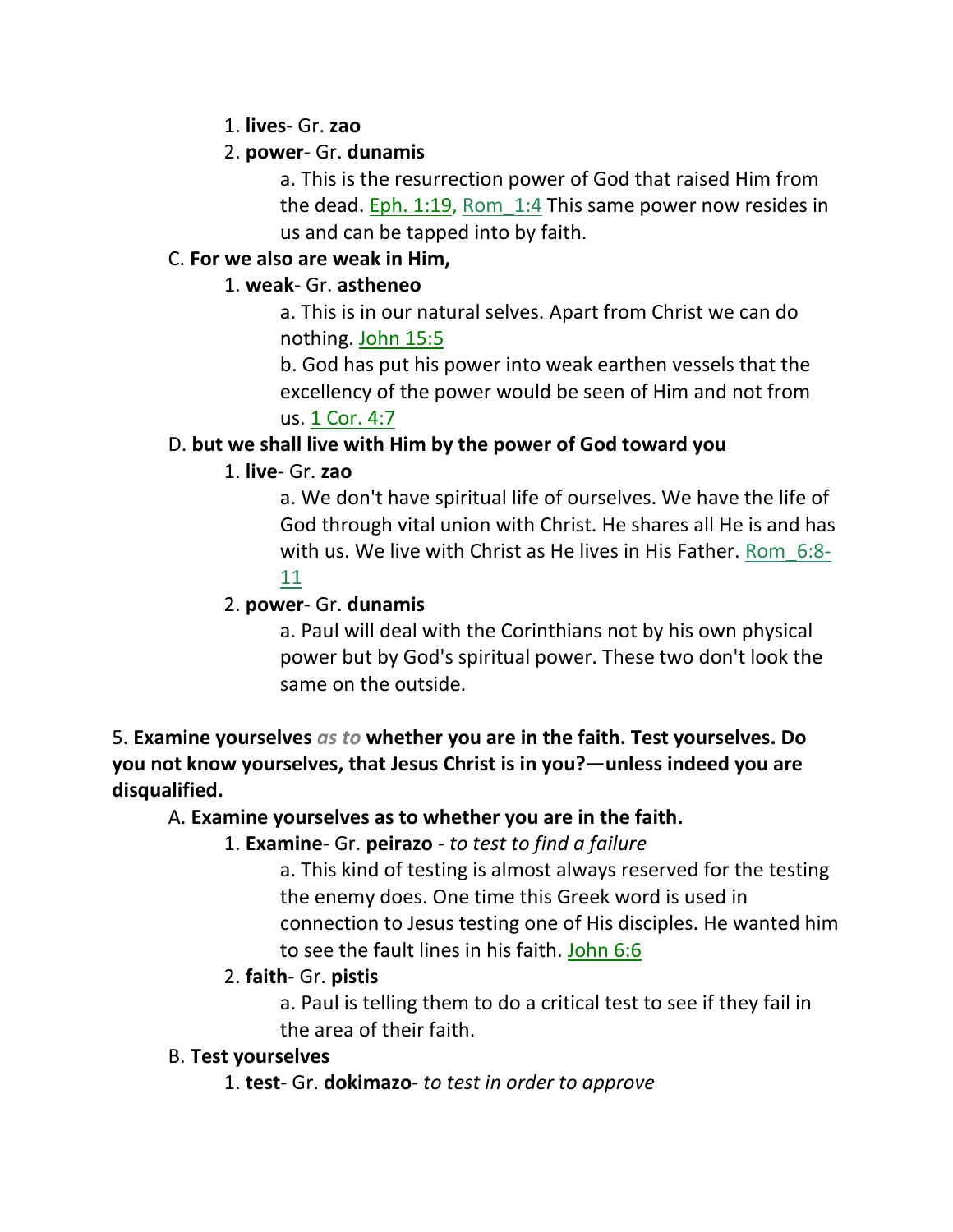a. This is the kind of test God does. He tests us in order to prove us to be genuine and to be further useable. b. Once we settle that our faith is in Jesus and not in ourselves, we can be tested and approved and promotable. Col 1:23 c. This is the type of examination we are to do with ourselves at the communion table. We are to examine ourselves to see if we are in faith or not about what it represents. 1 Cor. 11:28 If we are then we are eating and drinking it in a worthy manner. If we have no faith in it, we are eating and drinking of it in an unworthy manner as a Christian.

#### C. **Do you not know yourselves,**

1. **know**- Gr. **epiginosko**- *higher knowledge, revelation knowledge* a. We can only truly know ourselves in Christ by revelation knowledge of the Word and Spirit of God.

### D. **that Jesus Christ is in you?**

1. This knowledge can only come by revelation, not by feelings or natural observance.

### E. **unless indeed you are disqualified**

### 1. **disqualified**- Gr. **adokimos**- *rejected after trial*

a. Unbelievers will be rejected after trial because they don't have faith in Jesus, and He is not in them. Rom. 8:9 This is called being reprobate concerning the faith. 2Ti\_3:8 b. We can as a Christian be rejected from ministry leadership and the reward that comes with it if we don't continue to walk in the faith we have. 1 Cor. 9:27

### 6. **But I trust that you will know that we are not disqualified.**

### A. **trust**- Gr. **elpizo**- *to hope*

B. **know**- Gr. **ginosko**- *to progressively know or know by relationship*

1. Paul bore way too much of the fruit of Christ to be second guessed if he was in the faith and a Christian.

### C. **disqualified**- Gr. **adokimos**- *to reject after trial*

1. This is reprobate according to the faith. 2Ti\_3:8 Paul was one of the most imminent examples of faith in their day and time.

7. **Now I pray to God that you do no evil, not that we should appear approved, but that you should do what is honorable, though we may seem disqualified.**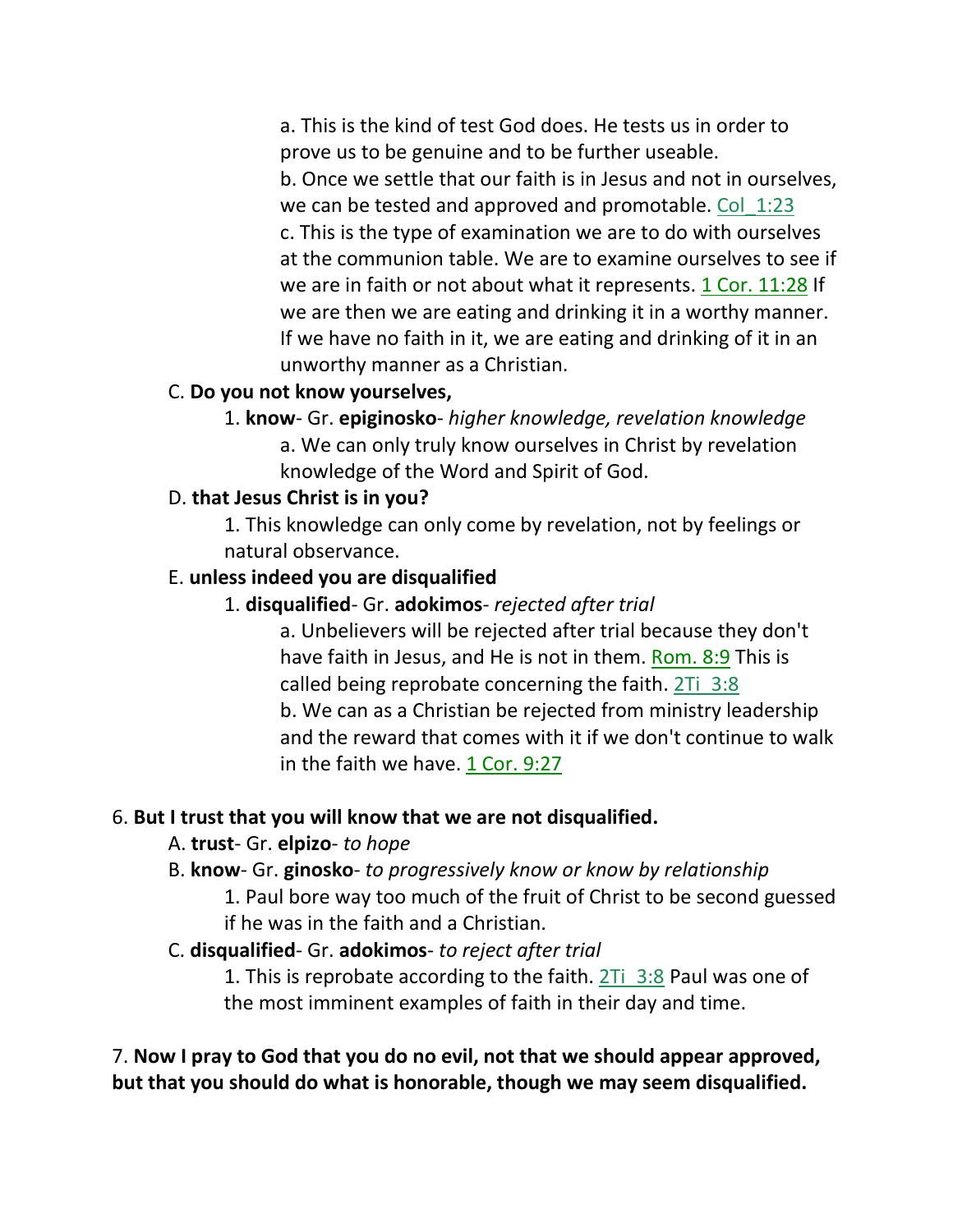#### A. **Now I pray to God that you do not evil,**

1. **pray**- Gr. **euchomai**- *to wish*

2. **evil**- Gr. **kakos**- *of a bad quality or disposition, worthless, corrupt, depraved, wicked, criminal, morally bad; evil, wickedness, crime, deceitful, mischievous, harmful, destructive; harm, injury, afflictive; wrong.*

#### B. **not that we should appear approved,**

1. **appear**- Gr. **phaino**

### 2. **approved**- Gr. **dokimos**- *approved after trial*

a. Paul desire for their spiritual growth and virtue was not so that it made Paul look good or vindicated, but he wanted it because it was right and the best for them.

### C. **but that you should do what is honorable,**

1. **honorable**- Gr. **kalos**- *beautiful; good, of good quality or disposition; fertile, rich, useful, profitable, excellent, choice, select, goodly, pleasant, delightful, just, full measure, honorable, distinguished, possessing moral excellence, worthy, upright, virtuous, right, a good deed, rectitude, duty, propriety, benefit, favor*

a. It is not just avoiding what is evil, but we are to replace it with positive good.

### D. **though we may seem disqualified**

### 1. **disqualified**- Gr. **adokimos**- *rejected after trial*

a. No matter if Paul was acclaimed for the work he had wrought on the Corinthians or not, he still sought their highest good, even if he was evil spoken of.

### 8. **For we can do nothing against the truth, but for the truth.**

### A. **For we can do nothing against the truth,**

### 1. **truth**- Gr. **aletheia**

a. Jesus in the truth!

b. Paul is serving Jesus, so he decided to keep his personal feelings and how he looked to people out of it.

### B. **but for the truth**

1. Paul is saying here that no matter how I look at the end of the day, I will do what promotes in the truth in our ministry and in you.

2. Paul did not just avoid things that went against the truth or Jesus but did everything for the truth or Jesus. He did the positive.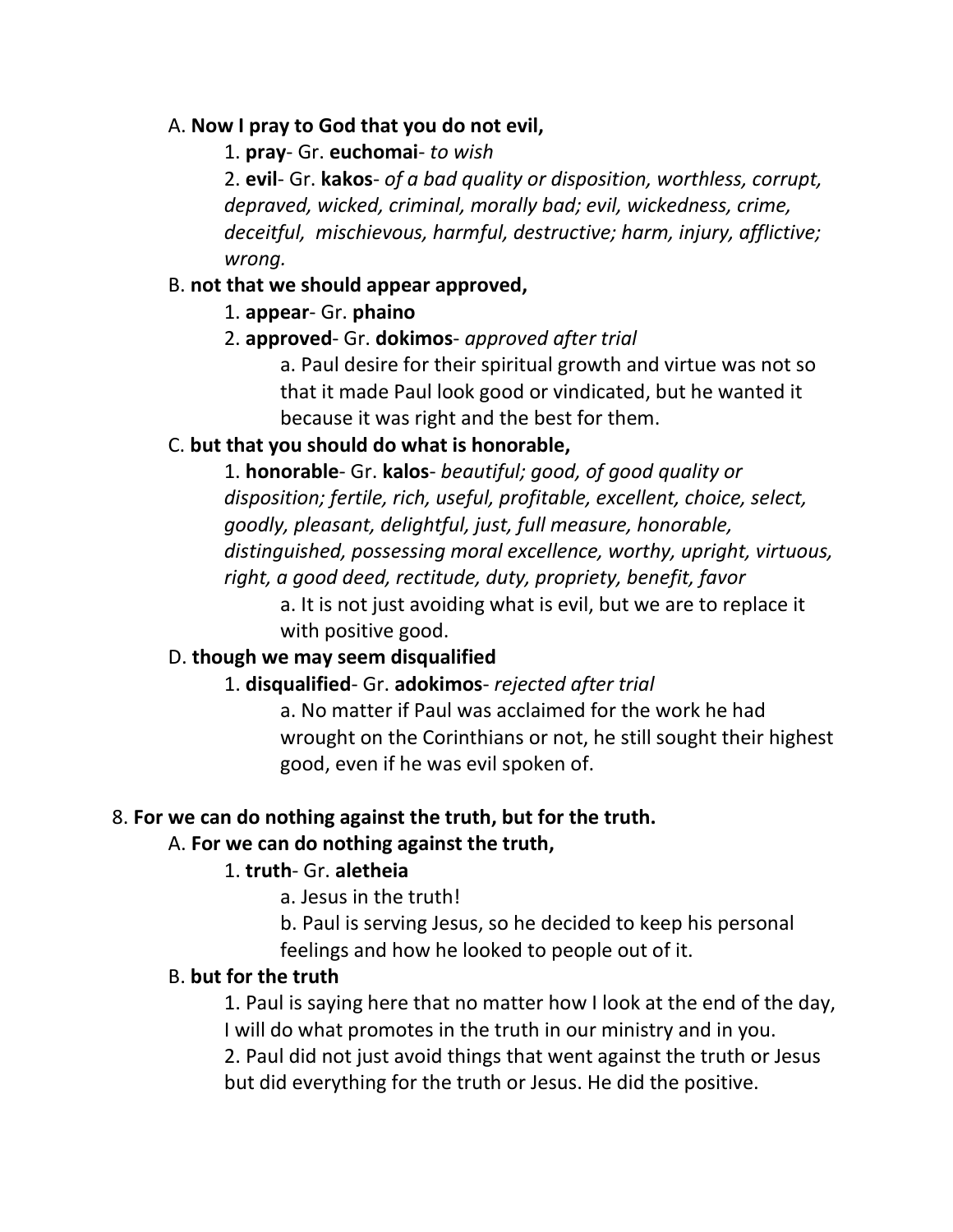9. **For we are glad when we are weak and you are strong. And this also we pray, that you may be made complete.** 

#### A. **For we are glad when we are weak and you are strong.**

1. **glad**- Gr. **chairo**- *rejoice*

2. **weak**- Gr. *astheneo*

a. As long as the Corinthians were truly strong in the Lord and

in faith, Paul did not mind being seen as weak. Eph\_6:10

b. Paul rejoiced in his own weaknesses, so he could experience the strength and power of God resting on him.

3. **strong**- Gr. **dunatos**- *able, capable*

B. **And this also we pray,**

1. **pray**- Gr. **euchomai**- *wish*

### C. **that you may be made complete**

1. **complete**- Gr. **katartisis**- *a complete adjustment; to make fully ready, put in order*

a. Many things were out of order at Corinth. Paul is hoping that his teaching and correction of the Word of God will put things into proper order. 2Ti\_3:16-17

10. **Therefore I write these things being absent, lest being present I should use sharpness, according to the authority which the Lord has given me for edification and not for destruction.** 

### A. **Therefore I write these things being absent,**

# 1. **write**- Gr. **grapho**

a. Paul did more with his pen than he ever did in person. This points out that you need to find your greatest strength and focus on that more than anything else.

2. **absent**- Gr. **apheimi**- *to be off away from*

### B. **lest being present I should use sharpness,**

1. **present**- Gr. **pareimi**- *to be with*

### 2. **sharpness**- Gr. **apotomos**- *to cut off, be abrupt, curt*

a. Paul was hoping that his sharp letter could do the trick so he would not have to be sharp in person.

b. Sometimes a Christian leader is called to rebuke people sharply for their own good. Tit 1:13 Correction in the NT is what you do for someone, not what you do to someone.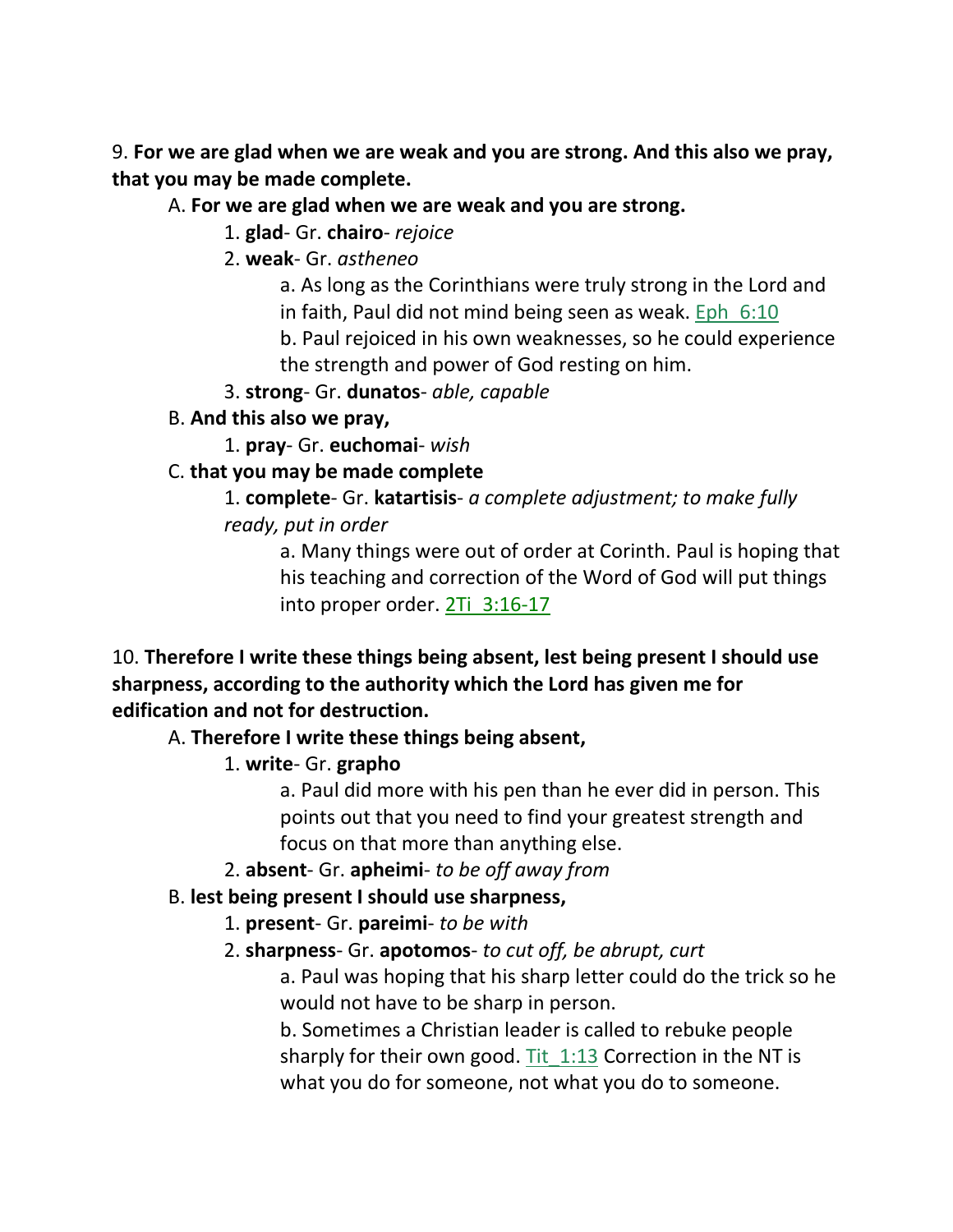c. Even the Lord rebukes us because He loves us. Rev\_3:19 C. **according to the authority with the Lord has given me for edification and not for destruction**

- 1. **authority** Gr. **exousia** *the right to use might, freedom of action* a. God has given Christian ministers authority in regard to his people. It is very important that what we say and do are in line with what Jesus would say and do.
- 2. **given** Gr. **didomi**
- 3. **edification** Gr. **oikodome** *to build up*

a. God has given Christian ministers a position of authority to serve and bless others, not to dominate and be served. The higher you go in leadership is a platform to serve more people and in a greater way.

4. **destruction**- Gr. **kathairesis**- *to cast down what has been lifted up* a. Unfortunately, many Christian ministers have used their position of authority to hurt others not bless others. They will be held accountable for what they did with that authority by the Lord Jesus.

# 11. **Finally, brethren, farewell. Become complete. Be of good comfort, be of one mind, live in peace; and the God of love and peace will be with you.**

A. **Finally,**

1. Usually, when Paul uses this word he speaks on for a good while. The preacher means it this time and closes down!

# B. **brethren-** Gr. **adelphos**

1. Paul always connects correction to this context of relationship and love.

# C. **farewell-** Gr. **chairo-** *rejoice, to salute*

1. After this hard letter he tells them to rejoice.

# D. **Become complete**

1. **become complete**- Gr. **kartizo**- *put in order, mended, perfected* a. They would be so if they acted upon the correction of this letter.

b. We can only stand perfect through the Word of God.

# Col\_4:12

E. **Be of good comfort,**

1. **good comfort**- Gr. **parakaleo**- *encouraged, comforted*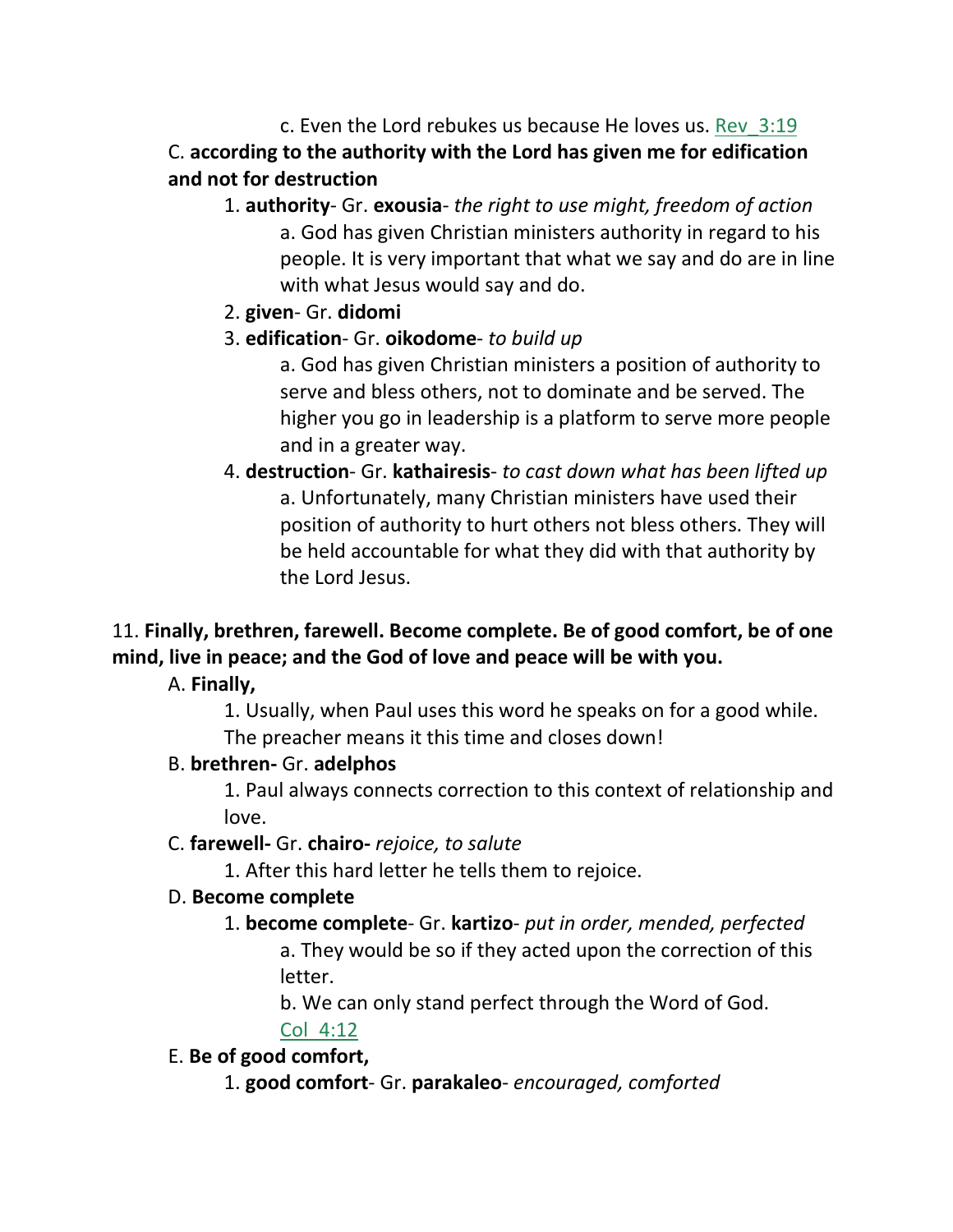a. The saints needed encouragement after the spiritual spanking they endured during this letter!

### F. **be of one mind,**

#### 1. **one mind**- Gr. **phroneo autos**- *same thinking*

a. This mind is one of love, servanthood, and peace. This does not mean to agree on every point of doctrine. We will never reach that until heaven!

#### G. **live in peace,**

1. **live in peace**- Gr. **eireneuo**- *cultivate peace*

### H. **and the God of love and peace will be with you**

1. **love**- Gr. **agape**

### 2. **peace**- Gr. **eirene**

a. The God of love and peace being with us is the strength and resource to walk in love and peace with others.

b. Making the decision to walk in love and peace is needed before you can tap into God's resources however.

### 12. **Greet one another with a holy kiss.**

### A. **Greet**- Gr. **aspazomai**- *to embrace*

### B. **holy**- Gr. **hagios**

1. The word we should stress in showing affection to others is on the word "holy".

# C. **kiss**- Gr. **philema**- *the kiss with which, as a sign of fraternal affection*

1. There have been examples of such kissing that was not holy.

2. It seems this was a favorite scripture among some of the single men who attended my singles group I led.

### 13. **All the saints greet you.**

A. **saints**- Gr. **hagios**- *holy ones, set apart ones*

1. Christians are called saints 60 times in the NT.

# B. **greet**- Gr. **aspazomai**

1. I wish it was a fact that all Christians embrace and accept all other Christians, but sadly it is not the case.

### 14. **The grace of the Lord Jesus Christ, and the love of God, and the communion of the Holy Spirit** *be* **with you all. Amen.**

A. **The grace of the Lord Jesus Christ,**